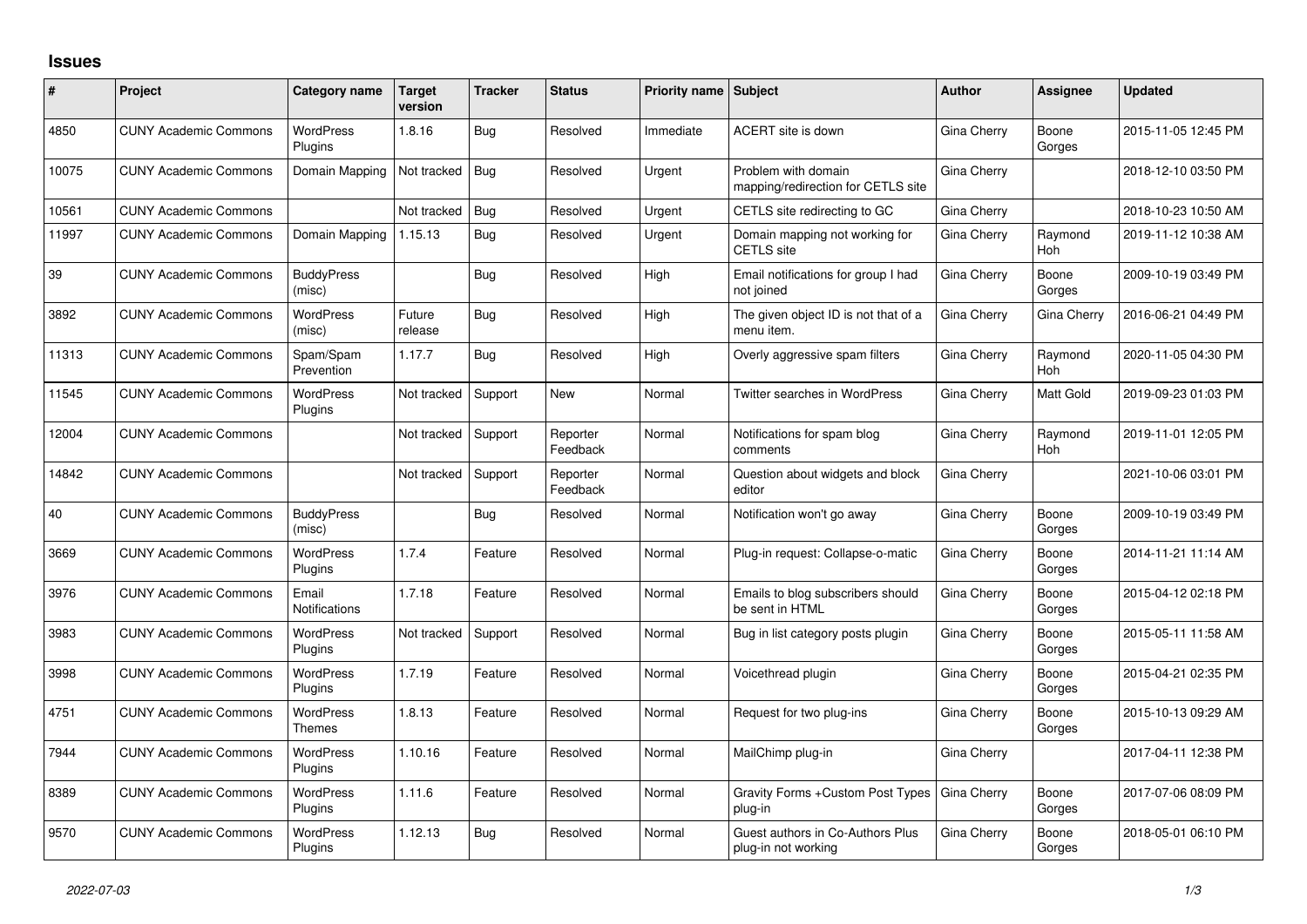| #     | Project                      | <b>Category name</b>          | <b>Target</b><br>version | <b>Tracker</b> | <b>Status</b> | <b>Priority name Subject</b> |                                                                              | Author      | Assignee              | <b>Updated</b>      |
|-------|------------------------------|-------------------------------|--------------------------|----------------|---------------|------------------------------|------------------------------------------------------------------------------|-------------|-----------------------|---------------------|
| 10363 | <b>CUNY Academic Commons</b> |                               |                          | Bug            | Resolved      | Normal                       | Domain mapping for CETLS site                                                | Gina Cherry |                       | 2018-10-23 10:52 AM |
| 10645 | <b>CUNY Academic Commons</b> |                               | 1.13.13                  | Bug            | Resolved      | Normal                       | Facebook link in groups                                                      | Gina Cherry |                       | 2018-10-31 04:51 PM |
| 10800 | <b>CUNY Academic Commons</b> | Email<br><b>Notifications</b> | 1.14.3                   | Bug            | Resolved      | Normal                       | Duplicate email notifications on blog<br>comments                            | Gina Cherry | Raymond<br>Hoh        | 2019-02-13 06:05 PM |
| 10847 | <b>CUNY Academic Commons</b> | Blogs<br>(BuddyPress)         | 1.15                     | Feature        | Resolved      | Normal                       | Select which blog posts are sent to<br>group                                 | Gina Cherry | Boone<br>Gorges       | 2019-04-23 03:54 PM |
| 11160 | <b>CUNY Academic Commons</b> | Email<br><b>Notifications</b> | 1.14.8                   | Bug            | Resolved      | Normal                       | Return of duplicate email<br>notifactions for blog comments                  | Gina Cherry | Raymond<br><b>Hoh</b> | 2019-02-27 12:33 AM |
| 11311 | <b>CUNY Academic Commons</b> | <b>WordPress</b><br>Plugins   | 1.14.11                  | Feature        | Resolved      | Normal                       | Request for post expiration plug-in                                          | Gina Cherry | Raymond<br>Hoh        | 2019-04-15 10:47 AM |
| 11312 | <b>CUNY Academic Commons</b> | <b>WordPress</b><br>Plugins   | Not tracked              | <b>Bug</b>     | Resolved      | Normal                       | Cannot add guest author to post                                              | Gina Cherry |                       | 2019-04-11 09:56 PM |
| 11398 | <b>CUNY Academic Commons</b> | Email<br><b>Notifications</b> | 1.15                     | Bug            | Resolved      | Normal                       | Blog post notification emails are not<br>formatted                           | Gina Cherry | Raymond<br>Hoh        | 2019-05-07 03:22 PM |
| 11441 | <b>CUNY Academic Commons</b> | Reply By Email                | 1.15.3                   | Bug            | Resolved      | Normal                       | Blog/group comments                                                          | Gina Cherry | Raymond<br>Hoh        | 2019-06-11 11:05 AM |
| 11444 | <b>CUNY Academic Commons</b> |                               | 1.15.1                   | Bug            | Resolved      | Normal                       | New site settings not saved                                                  | Gina Cherry |                       | 2019-05-14 11:15 AM |
| 11451 | <b>CUNY Academic Commons</b> | Group Blogs                   | 1.16                     | Feature        | Resolved      | Normal                       | 'Send to group' checkbox should<br>remain unchecked for saved draft<br>posts | Gina Cherry | Boone<br>Gorges       | 2019-12-04 10:51 AM |
| 11488 | <b>CUNY Academic Commons</b> | <b>WordPress</b><br>Plugins   | 1.15.8                   | Bug            | Resolved      | Normal                       | Co-authors plus plug-in                                                      | Gina Cherry | Raymond<br>Hoh        | 2019-08-27 11:36 AM |
| 11501 | <b>CUNY Academic Commons</b> |                               | 1.15.3                   | <b>Bug</b>     | Resolved      | Normal                       | Error message when editing post                                              | Gina Cherry |                       | 2019-05-31 10:57 AM |
| 11508 | <b>CUNY Academic Commons</b> |                               | 1.15.3                   | Bug            | Resolved      | Normal                       | Bug with "Send to Group"                                                     | Gina Cherry |                       | 2019-06-11 10:31 AM |
| 11511 | <b>CUNY Academic Commons</b> | WordPress<br>Plugins          | 1.15.3                   | Feature        | Resolved      | Normal                       | Plug-in request                                                              | Gina Cherry |                       | 2019-06-11 11:05 AM |
| 11513 | <b>CUNY Academic Commons</b> | Email<br><b>Notifications</b> | 1.15.4                   | <b>Bug</b>     | Resolved      | Normal                       | Extra group notification                                                     | Gina Cherry | Raymond<br>Hoh        | 2019-06-25 04:22 PM |
| 11518 | <b>CUNY Academic Commons</b> |                               | Not tracked              | Bug            | Resolved      | Normal                       | Question about group events                                                  | Gina Cherry |                       | 2019-06-04 02:14 PM |
| 11646 | <b>CUNY Academic Commons</b> |                               | Not tracked              | Feature        | Resolved      | Normal                       | Redmine request                                                              | Gina Cherry |                       | 2019-07-23 11:17 AM |
| 11927 | <b>CUNY Academic Commons</b> |                               | 1.15.11                  | Bug            | Resolved      | Normal                       | WP editor backups                                                            | Gina Cherry |                       | 2019-10-08 11:22 AM |
| 12003 | <b>CUNY Academic Commons</b> |                               | 1.15.13                  | <b>Bug</b>     | Resolved      | Normal                       | Editing events using Events<br>Manager plugin                                | Gina Cherry |                       | 2019-10-22 04:39 PM |
| 12030 | <b>CUNY Academic Commons</b> |                               | Not tracked              | Bug            | Resolved      | Normal                       | Issue with scheduled publishing                                              | Gina Cherry |                       | 2020-02-11 04:47 PM |
| 12036 | <b>CUNY Academic Commons</b> | Email<br>Notifications        |                          | <b>Bug</b>     | Resolved      | Normal                       | Blog post notification not sent to<br>group                                  | Gina Cherry |                       | 2019-11-04 11:36 AM |
| 13969 | <b>CUNY Academic Commons</b> | Server                        | Not tracked              | Bug            | Resolved      | Normal                       | Problems accessing the Commons                                               | Gina Cherry |                       | 2021-02-11 03:10 PM |